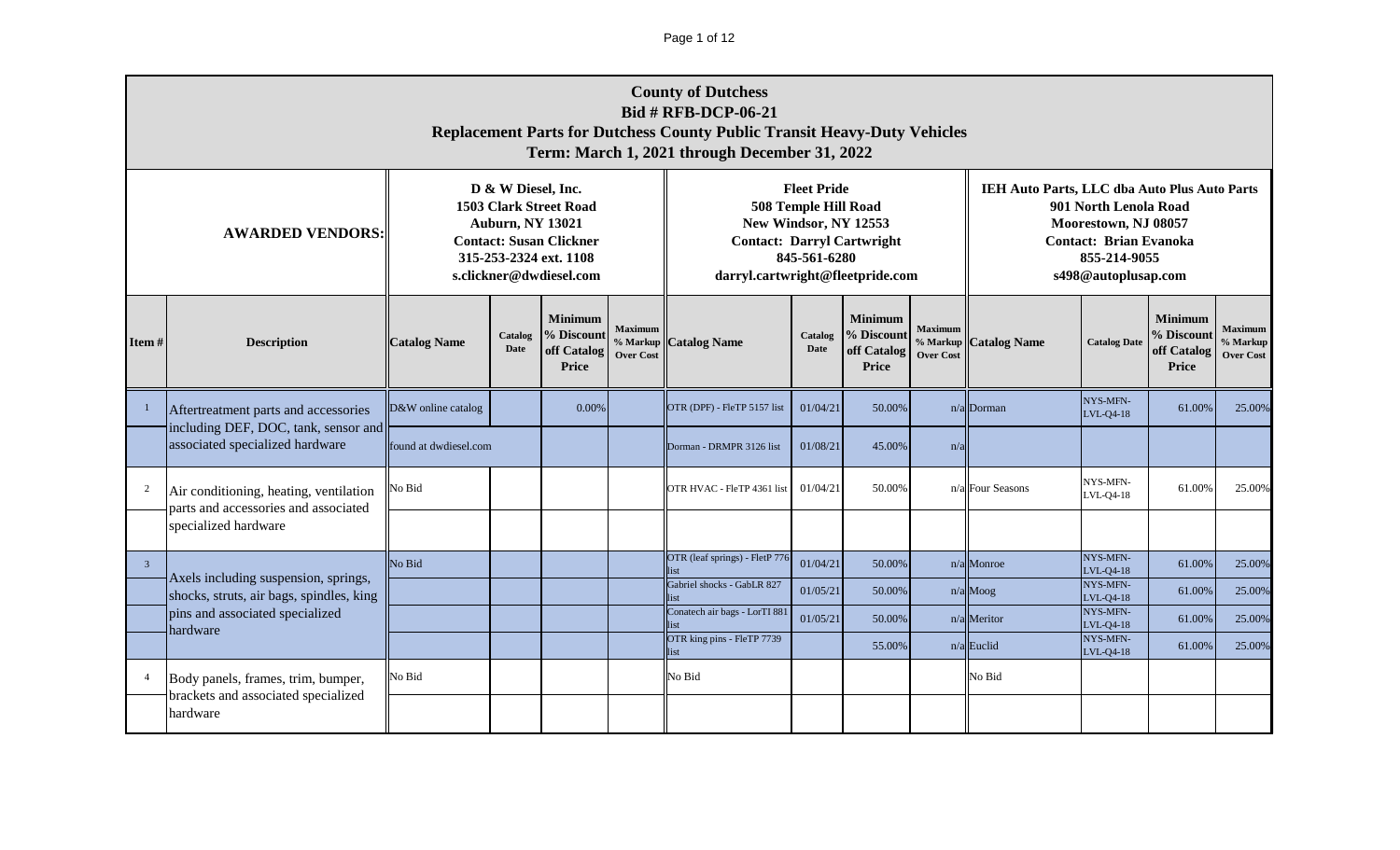# Page 2 of 12

|       | <b>AWARDED VENDORS:</b>                                                        |                       | D & W Diesel, Inc.<br><b>Auburn, NY 13021</b> | <b>1503 Clark Street Road</b><br><b>Contact: Susan Clickner</b><br>315-253-2324 ext. 1108<br>s.clickner@dwdiesel.com |                                                | darryl.cartwright@fleetpride.com               | <b>Fleet Pride</b><br>508 Temple Hill Road<br>New Windsor, NY 12553<br>845-561-6280 | <b>Contact: Darryl Cartwright</b>                    |                                    | IEH Auto Parts, LLC dba Auto Plus Auto Parts | 901 North Lenola Road<br>Moorestown, NJ 08057<br><b>Contact: Brian Evanoka</b><br>855-214-9055<br>s498@autoplusap.com |                                                      |                                                |
|-------|--------------------------------------------------------------------------------|-----------------------|-----------------------------------------------|----------------------------------------------------------------------------------------------------------------------|------------------------------------------------|------------------------------------------------|-------------------------------------------------------------------------------------|------------------------------------------------------|------------------------------------|----------------------------------------------|-----------------------------------------------------------------------------------------------------------------------|------------------------------------------------------|------------------------------------------------|
| Item# | <b>Description</b>                                                             | <b>Catalog Name</b>   | Catalog<br><b>Date</b>                        | <b>Minimum</b><br>% Discount<br>off Catalog<br>Price                                                                 | <b>Maximum</b><br>% Markup<br><b>Over Cost</b> | <b>Catalog Name</b>                            | Catalog<br><b>Date</b>                                                              | <b>Minimum</b><br>% Discount<br>off Catalog<br>Price | <b>Maximum</b><br><b>Over Cost</b> | % Markup Catalog Name                        | <b>Catalog Date</b>                                                                                                   | <b>Minimum</b><br>% Discount<br>off Catalog<br>Price | <b>Maximum</b><br>% Markup<br><b>Over Cost</b> |
| 5     |                                                                                | No Bid                |                                               |                                                                                                                      |                                                | OTR lining - Fletp 9999 list                   | 01/05/21                                                                            | 60.00%                                               |                                    | $n/a$ Meritor                                | NYS-MFN-<br>LVL-Q4-18                                                                                                 | 61.00%                                               | 25.00%                                         |
|       | Brake parts, linings, drums, rotors,<br>pads, calipers, hoses, valves and      |                       |                                               |                                                                                                                      |                                                | OTR valves, hose - Fletp 114<br>$+$ Fletp 2761 | 01/05/21                                                                            | 60.00%                                               |                                    | $n/a$ Webb                                   | NYS-MFN-<br>LVL-Q4-18                                                                                                 | 61.00%                                               | 25.00%                                         |
|       | associated specialized hardware                                                |                       |                                               |                                                                                                                      |                                                | Drums/Rotors - OTR 64, Web<br>65, Gunite 708   | 01/05/21                                                                            | 40.00%                                               |                                    | n/a Bendix CVS                               | NYS-MFN-<br>LVL-Q4-18                                                                                                 | 61.00%                                               | 25.00%                                         |
|       |                                                                                |                       |                                               |                                                                                                                      |                                                | Centric - CENTC 242                            | 01/04/21                                                                            | 50.00%                                               |                                    | n/a Velvac                                   | NYS-MFN-<br>LVL-04-18                                                                                                 | 61.00%                                               | 25.00%                                         |
| 6     |                                                                                | D&W online catalog    |                                               | 0.00%                                                                                                                |                                                | OTR TSM - Fletp 7280                           | 01/05/21                                                                            | 50.00%                                               |                                    | n/a Four Seasons                             | NYS-MFN-<br>LVL-04-18                                                                                                 | 61.00%                                               | 25.00%                                         |
|       | Cooling system parts and accessories<br>including radiator, heater core, hoses | found at dwdiesel.com |                                               |                                                                                                                      |                                                | Gates - Gates 604                              | 01/05/21                                                                            | 50.00%                                               |                                    | $n/a$ APDI                                   | NYS-MFN-<br>LVL-04-18                                                                                                 | 61.00%                                               | 25.00%                                         |
|       | and associated specialized hardware                                            |                       |                                               |                                                                                                                      |                                                | Flex Tech - Flete 601                          | 01/08/21                                                                            | 50.00%                                               |                                    | n/a Gates                                    | NYS-MFN-<br>LVL-Q4-18                                                                                                 | 61.00%                                               | 25.00%                                         |
|       |                                                                                |                       |                                               |                                                                                                                      |                                                |                                                |                                                                                     |                                                      |                                    | Spectra                                      | NYS-MFN-<br>LVL-04-18                                                                                                 | 61.00%                                               | 25.00%                                         |
|       | Electrical parts and accessories (not                                          | No Bid                |                                               |                                                                                                                      |                                                | Power Products - POWEP 12                      | 01/05/21                                                                            | 60.00%                                               |                                    | n/a Standard                                 | NYS-MFN-<br>LVL-Q4-18                                                                                                 | 61.00%                                               | 25.00%                                         |
|       | lighting) including switches, relays,<br>solenoids and associated specialized  |                       |                                               |                                                                                                                      |                                                | Little Fuse - LTTLE 636                        | 01/05/21                                                                            | 40.00%                                               |                                    | n/a Wilson                                   | NYS-MFN-<br>LVL-Q4-18                                                                                                 | 61.00%                                               | 25.00%                                         |
|       | hardware                                                                       |                       |                                               |                                                                                                                      |                                                | Cobe Herse - COLHR 805                         | 01/05/21                                                                            | 40.00%                                               |                                    | n/a Motormite                                | NYS-MFN-<br>LVL-Q4-18                                                                                                 | 61.00%                                               | 25.00%                                         |
| 8     | Engines and engine parts and                                                   | D&W online catalog    |                                               | 0.00%                                                                                                                |                                                | Dorman - DRMPR 158                             | 01/04/21                                                                            | 45.00%                                               |                                    | n/a Fel-Pro                                  | NYS-MFN-<br>LVL-Q4-18                                                                                                 | 61.00%                                               | 25.00%                                         |
|       | accessories including ERG coolers,<br>turbos, compressor, fitting tubing and   | found at dwdiesel.com |                                               |                                                                                                                      |                                                | OTR Turbo - fleet 7075                         | 01/04/21                                                                            | 40.00%                                               |                                    | n/a FP Diesel                                | NYS-MFN-<br>LVL-Q4-18                                                                                                 | 61.00%                                               | 25.00%                                         |
|       | associated specialized hardware                                                |                       |                                               |                                                                                                                      |                                                |                                                |                                                                                     |                                                      |                                    | <b>Sealed Power</b>                          | NYS-MFN-<br>LVL-Q4-18                                                                                                 | 61.00%                                               | 25.00%                                         |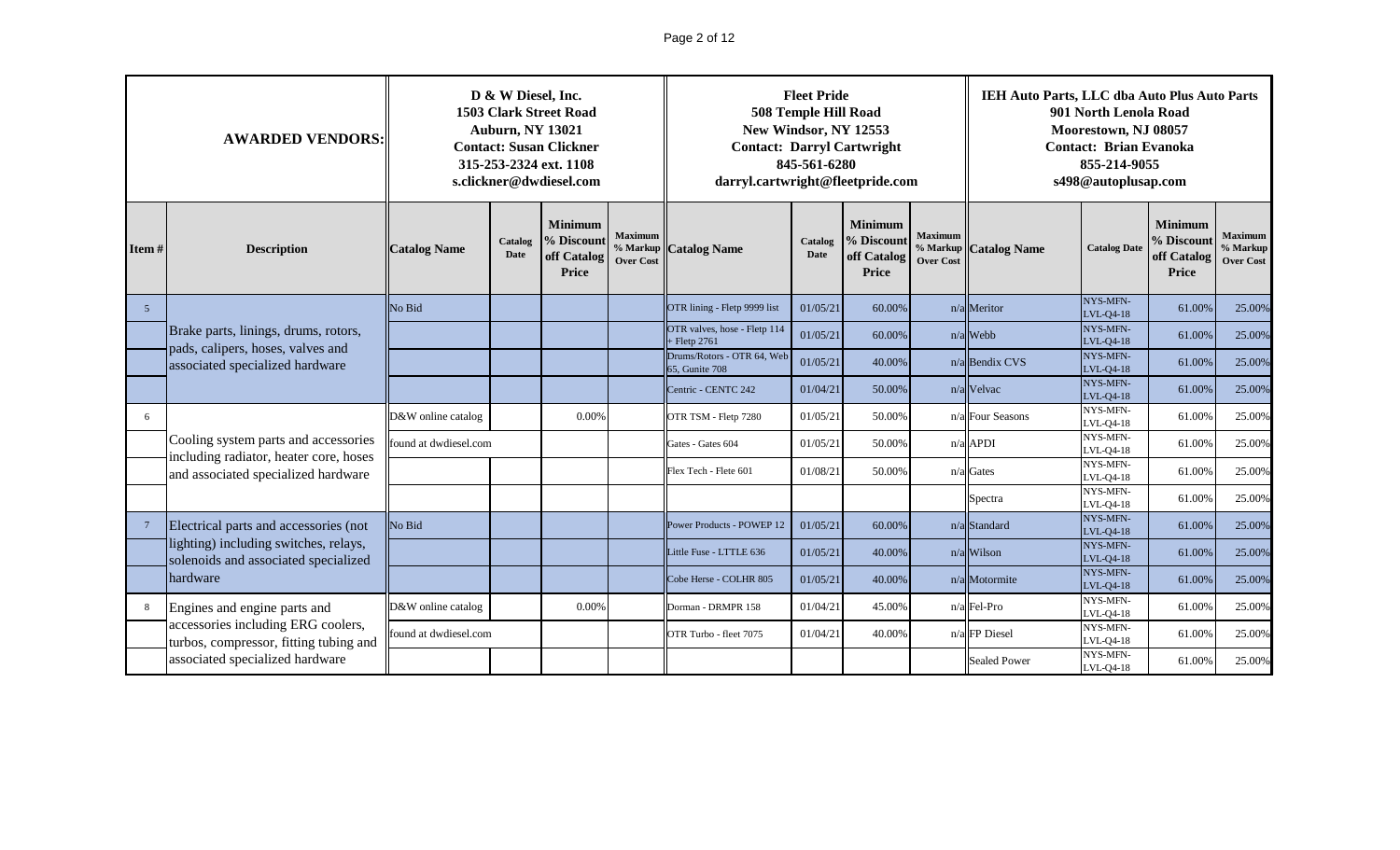# Page 3 of 12

|              | <b>AWARDED VENDORS:</b>                                                                                                                                   | D & W Diesel, Inc.<br><b>1503 Clark Street Road</b><br><b>Auburn, NY 13021</b><br><b>Contact: Susan Clickner</b><br>315-253-2324 ext. 1108<br>s.clickner@dwdiesel.com<br><b>Minimum</b> |            |                     |                        | New Windsor, NY 12553<br>darryl.cartwright@fleetpride.com | <b>Fleet Pride</b><br>508 Temple Hill Road<br>845-561-6280 | <b>Contact: Darryl Cartwright</b> |                     | IEH Auto Parts, LLC dba Auto Plus Auto Parts<br>901 North Lenola Road<br>Moorestown, NJ 08057<br><b>Contact: Brian Evanoka</b><br>855-214-9055<br>s498@autoplusap.com |                                                |        |        |  |
|--------------|-----------------------------------------------------------------------------------------------------------------------------------------------------------|-----------------------------------------------------------------------------------------------------------------------------------------------------------------------------------------|------------|---------------------|------------------------|-----------------------------------------------------------|------------------------------------------------------------|-----------------------------------|---------------------|-----------------------------------------------------------------------------------------------------------------------------------------------------------------------|------------------------------------------------|--------|--------|--|
| Item $#$     | <b>Maximum</b><br>% Discount<br>Catalog<br><b>Description</b><br><b>Catalog Name</b><br><b>Date</b><br>off Catalog<br><b>Over Cost</b><br>Price<br>No Bid |                                                                                                                                                                                         | $%$ Markup | <b>Catalog Name</b> | Catalog<br><b>Date</b> | <b>Minimum</b><br>% Discount<br>off Catalog<br>Price      | <b>Maximum</b><br>% Markup<br><b>Over Cost</b>             | <b>Catalog Name</b>               | <b>Catalog Date</b> | <b>Minimum</b><br>% Discount<br>off Catalog<br>Price                                                                                                                  | <b>Maximum</b><br>% Markup<br><b>Over Cost</b> |        |        |  |
| $\mathbf{q}$ | Exhaust system parts and accessories                                                                                                                      |                                                                                                                                                                                         |            |                     |                        | Power Products - POWRP<br>158                             | 01/05/21                                                   | 60.00%                            |                     | n/a Walker                                                                                                                                                            | NYS-MFN-<br>LVL-Q4-18                          | 61.00% | 25.00% |  |
|              | and associated specialized hardware                                                                                                                       |                                                                                                                                                                                         |            |                     |                        | <b>OTR Exhaust - POWRP 166</b>                            | 01/05/21                                                   | 40.00%                            |                     | n/a Nickson                                                                                                                                                           | NYS-MFN-<br>LVL-Q4-18                          | 61.00% | 25.00% |  |
| 10           | Fire suppression system parts and<br>accessories and associated specialized No Bid<br>hardware                                                            |                                                                                                                                                                                         |            |                     |                        | Kiddie Supply - XLGSP 305                                 | 01/07/21                                                   | 30.00%                            |                     | n/a Kidde                                                                                                                                                             | NYS-MFN-<br>LVL-Q4-18                          | 61.00% | 25.00% |  |
| 11           | Floors, matting and associated<br>specialized hardware                                                                                                    | No Bid                                                                                                                                                                                  |            |                     |                        | No Bid                                                    |                                                            |                                   |                     | No Bid                                                                                                                                                                |                                                |        |        |  |
| 12           | Fuel system parts and accessories                                                                                                                         | No Bid                                                                                                                                                                                  |            |                     |                        | OTR AMBAC - Fleetp 2376                                   | 11/05/21                                                   | 50.00%                            |                     | n/a Delphi                                                                                                                                                            | NYS-MFN-<br>$-VL-Q4-18$                        | 61.00% | 25.00% |  |
|              | including injectors, tanks, pumps and<br>associated specialized hardware                                                                                  |                                                                                                                                                                                         |            |                     |                        |                                                           |                                                            |                                   |                     | Standard                                                                                                                                                              | NYS-MFN-<br>LVL-Q4-18                          | 61.00% | 25.00% |  |
| 13           | Gauges, meters, switches, relays,                                                                                                                         | No Bid                                                                                                                                                                                  |            |                     |                        | Power Products - POWRP 12                                 | 01/05/21                                                   | 60.00%                            |                     | $n/a$ Stewart-Warner                                                                                                                                                  | NYS-MFN-<br>LVL-Q4-18                          | 61.00% | 25.00% |  |
|              | potentiometer and associated<br>specialized hardware                                                                                                      |                                                                                                                                                                                         |            |                     |                        | Little FUS - LTTLF 636                                    | 01/05/21                                                   | 40.00%                            |                     | n/a Standard                                                                                                                                                          | NYS-MFN-<br>LVL-Q4-18                          | 61.00% | 25.00% |  |
|              |                                                                                                                                                           |                                                                                                                                                                                         |            |                     |                        | Cole Herse - COLHR 805                                    | 01/05/21                                                   | 40.00%                            | n/a                 |                                                                                                                                                                       | NYS-MFN-                                       |        |        |  |
| 14           |                                                                                                                                                           | No Bid                                                                                                                                                                                  |            |                     |                        | OTR - Fletp 365                                           | 11/05/21                                                   | 40.00%                            |                     | $n/a$ Grote                                                                                                                                                           | LVL-Q4-18                                      | 61.00% | 25.00% |  |
|              | Glazing, mirrors, visors and associated<br>specialized hardware                                                                                           |                                                                                                                                                                                         |            |                     |                        | Dorman - DRMPR 3126                                       | 01/05/21                                                   | 45.00%                            |                     | n/a Truck Lite                                                                                                                                                        | NYS-MFN-<br>LVL-Q4-18                          | 61.00% | 25.00% |  |
|              |                                                                                                                                                           |                                                                                                                                                                                         |            |                     |                        | Retrac - RTRCM 2720                                       | 01/11/21                                                   | 45.00%                            |                     | n/a Velvac                                                                                                                                                            | NYS-MFN-<br>LVL-Q4-18                          | 61.00% | 25.00% |  |
|              |                                                                                                                                                           |                                                                                                                                                                                         |            |                     |                        |                                                           |                                                            |                                   |                     |                                                                                                                                                                       |                                                |        |        |  |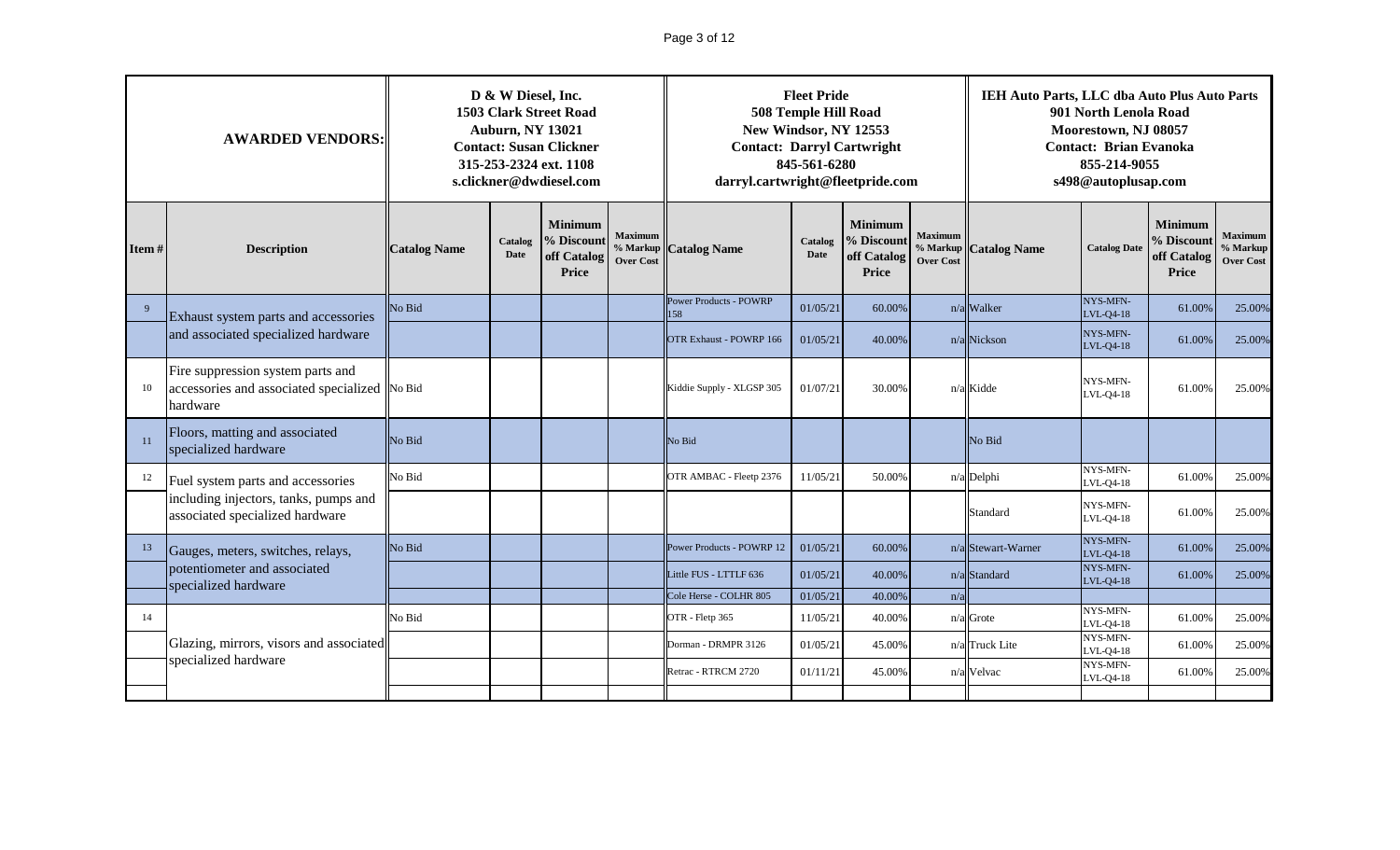# Page 4 of 12

|       | <b>AWARDED VENDORS:</b>                                                                                                               |        | D & W Diesel, Inc.<br><b>Auburn, NY 13021</b> | <b>1503 Clark Street Road</b><br><b>Contact: Susan Clickner</b><br>315-253-2324 ext. 1108<br>s.clickner@dwdiesel.com |                        | <b>Contact: Darryl Cartwright</b><br>darryl.cartwright@fleetpride.com | <b>Fleet Pride</b><br>508 Temple Hill Road<br>New Windsor, NY 12553<br>845-561-6280 |                              |                     | IEH Auto Parts, LLC dba Auto Plus Auto Parts         | 901 North Lenola Road<br>Moorestown, NJ 08057<br><b>Contact: Brian Evanoka</b><br>855-214-9055<br>s498@autoplusap.com |        |        |
|-------|---------------------------------------------------------------------------------------------------------------------------------------|--------|-----------------------------------------------|----------------------------------------------------------------------------------------------------------------------|------------------------|-----------------------------------------------------------------------|-------------------------------------------------------------------------------------|------------------------------|---------------------|------------------------------------------------------|-----------------------------------------------------------------------------------------------------------------------|--------|--------|
| Item# | <b>Minimum</b><br>% Discount<br>Catalog<br><b>Description</b><br><b>Catalog Name</b><br>Date<br>off Catalog<br><b>Price</b><br>No Bid |        | <b>Maximum</b><br><b>Over Cost</b>            | % Markup Catalog Name                                                                                                | Catalog<br><b>Date</b> | <b>Minimum</b><br>% Discount<br>off Catalog<br><b>Price</b>           | <b>Maximum</b><br>Over Cost                                                         | % Markup <b>Catalog Name</b> | <b>Catalog Date</b> | <b>Minimum</b><br>% Discount<br>off Catalog<br>Price | <b>Maximum</b><br>% Markup<br><b>Over Cost</b>                                                                        |        |        |
| 15    | Lamps/lighting, lenses, signals,                                                                                                      |        |                                               |                                                                                                                      |                        | Grote - GROTE 370                                                     | 01/04/21                                                                            | 55.00%                       |                     | n/a Wagner                                           | NYS-MFN-<br>LVL-Q4-18                                                                                                 | 61.00% | 25.00% |
|       | brackets and associated specialized<br>hardware (interior and exterior)                                                               |        |                                               |                                                                                                                      |                        | Trucklite - TRCLT 380                                                 | 01/04/21                                                                            | 55.00%                       |                     | $n/a$ Grote                                          | NYS-MFN-<br>LVL-Q4-18                                                                                                 | 61.00% | 25.00% |
|       |                                                                                                                                       |        |                                               |                                                                                                                      |                        | OTR - POWRP 365                                                       | 01/05/21                                                                            | 60.00%                       |                     | n/a Truck Lite                                       | NYS-MFN-<br>LVL-Q4-18                                                                                                 | 61.00% | 25.00% |
| 16    | Lubricating systems parts and<br>accessories including tanks, fittings,                                                               | No Bid |                                               |                                                                                                                      |                        | Gates - Gates 605 Jobber                                              | 01/04/21                                                                            | 10.00%                       |                     | $n/a$ Plews                                          | NYS-MFN-<br>LVL-Q4-18                                                                                                 | 61.00% | 25.00% |
|       | hoses and associated specialized<br>hardware                                                                                          |        |                                               |                                                                                                                      |                        | Power Products - POWRP list                                           | 01/05/21                                                                            | 50.00%                       |                     | $n/a$ Lincoln                                        | NYS-MFN-<br>LVL-Q4-18                                                                                                 | 61.00% | 25.00% |
| 17    |                                                                                                                                       | No Bid |                                               |                                                                                                                      |                        | Baldwin Filter - BLDFL 845<br><b>Jobber</b>                           | 01/04/21                                                                            | 45.00%                       |                     | $n/a$ AFS                                            | NYS-MFN-<br>LVL-Q4-18                                                                                                 | 61.00% | 25.00% |
|       | Preventive maintenance items                                                                                                          |        |                                               |                                                                                                                      |                        | OTR Oil & Grease - Fletp<br>7101                                      | 01/05/21                                                                            | 50.00%                       |                     | $n/a$ CRC                                            | NYS-MFN-<br>LVL-04-18                                                                                                 | 61.00% | 25.00% |
|       | including specialized filters and fluids                                                                                              |        |                                               |                                                                                                                      |                        | <b>OTR Diesel Exhaust Fluid -</b><br>Fletp 7102                       | 01/05/21                                                                            | 50.00%                       |                     | $n/a$ Permantex                                      | NYS-MFN-<br>LVL-Q4-18                                                                                                 | 61.00% | 25.00% |
|       |                                                                                                                                       |        |                                               |                                                                                                                      |                        | CRC - CRCIN 842                                                       | 01/04/21                                                                            | 50.00%                       |                     | n/a Radiator Specialty                               | NYS-MFN-<br>LVL-Q4-18                                                                                                 | 61.00% | 25.00% |
| 18    |                                                                                                                                       | No Bid |                                               |                                                                                                                      |                        | OTR TSM - Fletp 7280 list                                             | 01/05/21                                                                            | 60.00%                       |                     | n/a APDI Radiators                                   | NYS-MFN-<br>LVL-Q4-18                                                                                                 | 61.00% | 25.00% |
|       | Radiators, heater cores, heat<br>exchanger, hoses and associated                                                                      |        |                                               |                                                                                                                      |                        | Flertech - Fletc 601 list                                             | 01/08/21                                                                            | 50.00%                       |                     | n/a APDI Heater Cores                                | <b>NYS-MFN-</b><br>LVL-Q4-18                                                                                          | 61.00% | 25.00% |
|       | specialized hardware                                                                                                                  |        |                                               |                                                                                                                      |                        | OTR HVAC - Fletc 4361 list                                            | 01/08/21                                                                            | 45.00%                       |                     | n/a Spectra                                          | NYS-MFN-<br>LVL-Q4-18                                                                                                 | 61.00% | 25.00% |
|       |                                                                                                                                       |        |                                               |                                                                                                                      |                        | Breeze Clamps - BREZCL list                                           | 01/05/21                                                                            | 40.00%                       | n/a                 |                                                      |                                                                                                                       |        |        |
| 19    |                                                                                                                                       | No Bid |                                               |                                                                                                                      |                        | Grote - Grote 370                                                     | 01/04/21                                                                            | 55.00%                       |                     | n/a Truck Lite                                       | NYS-MFN-<br>$V L-Q4-18$                                                                                               | 61.00% | 25.00% |
|       | Reflectors, decals, safety items and<br>associated specialized hardware                                                               |        |                                               |                                                                                                                      |                        | Truck Lite - TRCLT 380                                                | 01/04/21                                                                            | 55.00%                       |                     | $n/a$ Grote                                          | NYS-MFN-<br>$-VL-04-18$                                                                                               | 61.00% | 25.00% |
|       |                                                                                                                                       |        |                                               |                                                                                                                      |                        | OTR - POWRP 365                                                       | 01/05/21                                                                            | 60.00%                       | n/a                 |                                                      |                                                                                                                       |        |        |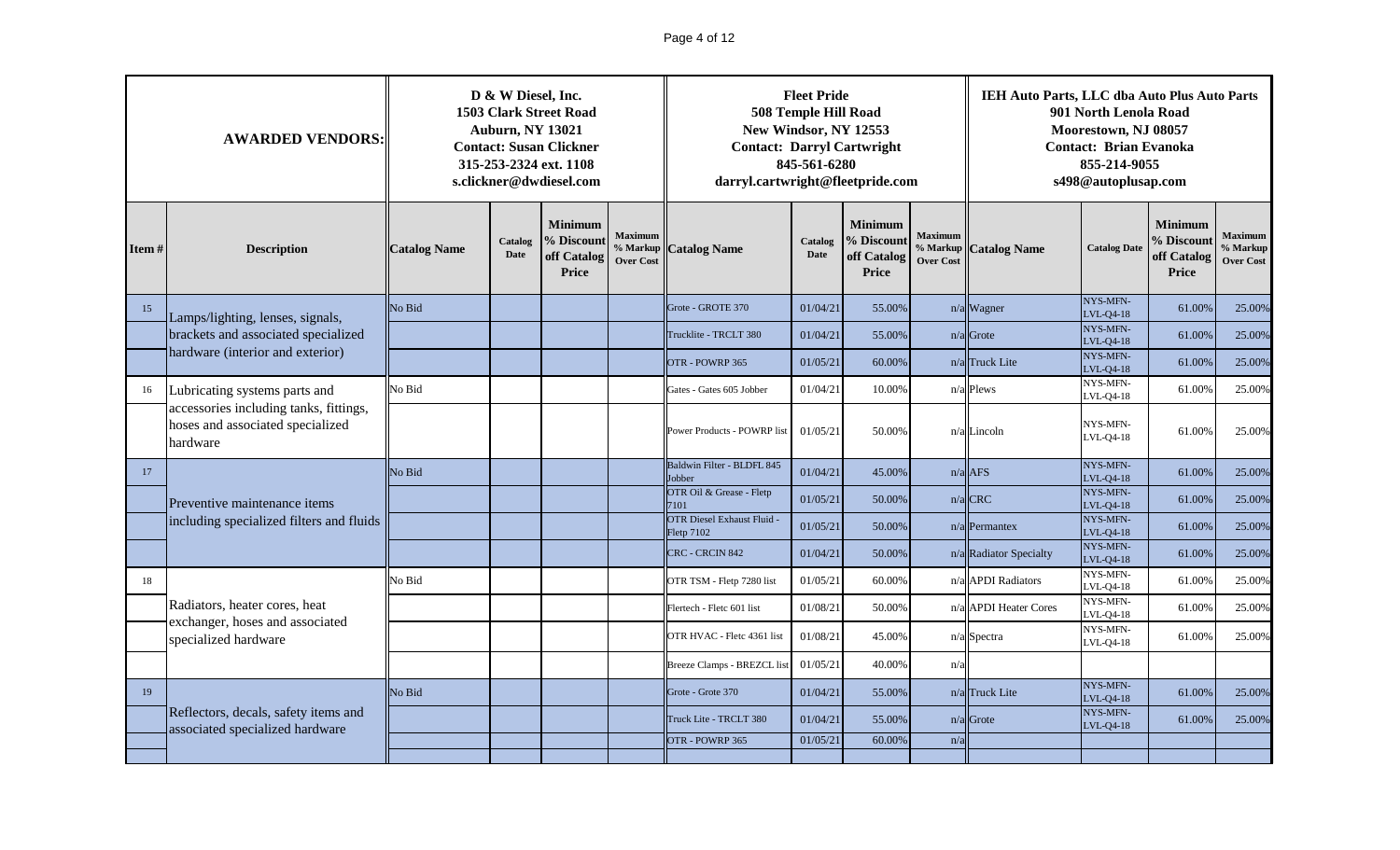# Page 5 of 12

|       | <b>AWARDED VENDORS:</b>                                                                                                     | D & W Diesel, Inc.<br><b>1503 Clark Street Road</b><br><b>Auburn, NY 13021</b><br><b>Contact: Susan Clickner</b><br>315-253-2324 ext. 1108<br>s.clickner@dwdiesel.com |                                                |                     |                                                                                                                      | <b>Contact: Darryl Cartwright</b><br>darryl.cartwright@fleetpride.com | <b>Fleet Pride</b><br>508 Temple Hill Road<br>New Windsor, NY 12553<br>845-561-6280 |                       |                     | IEH Auto Parts, LLC dba Auto Plus Auto Parts<br>901 North Lenola Road<br>Moorestown, NJ 08057<br><b>Contact: Brian Evanoka</b><br>855-214-9055<br>s498@autoplusap.com |                                                |        |        |  |
|-------|-----------------------------------------------------------------------------------------------------------------------------|-----------------------------------------------------------------------------------------------------------------------------------------------------------------------|------------------------------------------------|---------------------|----------------------------------------------------------------------------------------------------------------------|-----------------------------------------------------------------------|-------------------------------------------------------------------------------------|-----------------------|---------------------|-----------------------------------------------------------------------------------------------------------------------------------------------------------------------|------------------------------------------------|--------|--------|--|
| Item# | <b>Minimum</b><br>% Discount<br>Catalog<br><b>Description</b><br><b>Catalog Name</b><br><b>Date</b><br>off Catalog<br>Price |                                                                                                                                                                       | <b>Maximum</b><br>% Markup<br><b>Over Cost</b> | <b>Catalog Name</b> | <b>Minimum</b><br><b>Maximum</b><br>% Discount<br>Catalog<br><b>Date</b><br>off Catalog<br><b>Over Cost</b><br>Price |                                                                       |                                                                                     | % Markup Catalog Name | <b>Catalog Date</b> | <b>Minimum</b><br>% Discoun<br>off Catalog<br>Price                                                                                                                   | <b>Maximum</b><br>% Markup<br><b>Over Cost</b> |        |        |  |
| 20    | Seating, upholstery and associated<br>repair parts and specialized hardware                                                 | No Bid                                                                                                                                                                |                                                |                     |                                                                                                                      | No Bid                                                                |                                                                                     |                       |                     | No Bid                                                                                                                                                                |                                                |        |        |  |
| 21    | Stanchions, grab rails and associated<br>specialized hardware                                                               | No Bid                                                                                                                                                                |                                                |                     |                                                                                                                      | No Bid                                                                |                                                                                     |                       |                     | No Bid                                                                                                                                                                |                                                |        |        |  |
| 22    |                                                                                                                             | No Bid                                                                                                                                                                |                                                |                     |                                                                                                                      | OTR Tie Rods - Fletp 5339                                             | 01/04/21                                                                            | 45.00%                |                     | n/a Edelmann                                                                                                                                                          | NYS-MFN-<br>$-VL-Q4-18$                        | 61.00% | 25.00% |  |
|       | Steering components and parts<br>including spindle, tie rod ends and                                                        |                                                                                                                                                                       |                                                |                     |                                                                                                                      | OTR King Pins - Fletp 7739                                            | 01/04/21                                                                            | 55.00%                |                     | n/a Meritor                                                                                                                                                           | NYS-MFN-<br>$VL-Q4-18$                         | 61.00% | 25.00% |  |
|       | tube, king pin, pitman arms and<br>associated specialized hardware                                                          |                                                                                                                                                                       |                                                |                     |                                                                                                                      | Dayton - DYTPR 185                                                    | 01/04/21                                                                            | 50.00%                |                     | $n/a$ Euclid                                                                                                                                                          | NYS-MFN-<br>$-VL-Q4-18$                        | 61.00% | 25.00% |  |
|       |                                                                                                                             |                                                                                                                                                                       |                                                |                     |                                                                                                                      | Stemco Kover - KAISR 275                                              | 01/04/21                                                                            | 50.00%                |                     | $n/a$ Moog                                                                                                                                                            | NYS-MFN-<br>$-VL-Q4-18$                        | 61.00% | 25.00% |  |
| 23    | Transmission parts and accessories                                                                                          | No Bid                                                                                                                                                                |                                                |                     |                                                                                                                      | <b>OTR Transmissions - Fletp</b><br>1444                              | 01/05/21                                                                            | 40.00%                |                     | n/a No Bid                                                                                                                                                            |                                                |        |        |  |
|       | including TCU, convertor, hoses and<br>associated specialized hardware                                                      |                                                                                                                                                                       |                                                |                     |                                                                                                                      | Eaton - Eaton 892                                                     | 01/04/21                                                                            | 35.00%                | n/a                 |                                                                                                                                                                       |                                                |        |        |  |
|       | Undercarriage/frame including                                                                                               |                                                                                                                                                                       |                                                |                     |                                                                                                                      | OTR Valves Fletp - 114                                                | 01/05/21                                                                            | 35.00%                | n/a                 |                                                                                                                                                                       |                                                |        |        |  |
| 24    | alignment parts and accessories and<br>associated specialized hardware                                                      | No Bid                                                                                                                                                                |                                                |                     |                                                                                                                      | No Bid                                                                |                                                                                     |                       |                     | No Bid                                                                                                                                                                |                                                |        |        |  |
| 25    |                                                                                                                             | No Bid                                                                                                                                                                |                                                |                     |                                                                                                                      | NTN Bearings - NTNXX 487                                              | 01/04/21                                                                            | 45.00%                |                     | n/a BCA/National                                                                                                                                                      | NYS-MFN-<br>LVL-Q4-18                          | 61.00% | 25.00% |  |
|       | Wheel end parts including hubs, seals,<br>rims, bearing, spindles and associated<br>specialized hardware                    |                                                                                                                                                                       |                                                |                     |                                                                                                                      | Seal - Stemco 140 SKE 510                                             | 01/04/21                                                                            | 50.00%                |                     | n/a Moog                                                                                                                                                              | NYS-MFN-<br>LVL-Q4-18                          | 61.00% | 25.00% |  |
|       |                                                                                                                             |                                                                                                                                                                       |                                                |                     |                                                                                                                      | OTR Hubs - Fletp 60                                                   | 01/05/21                                                                            | 50.00%                | n/a                 |                                                                                                                                                                       |                                                |        |        |  |
|       |                                                                                                                             |                                                                                                                                                                       |                                                |                     |                                                                                                                      | Webb - WBBWH 65/Gunite<br><b>ACCR 708</b>                             | 01/04/21                                                                            | 40.00%                | n/a                 |                                                                                                                                                                       |                                                |        |        |  |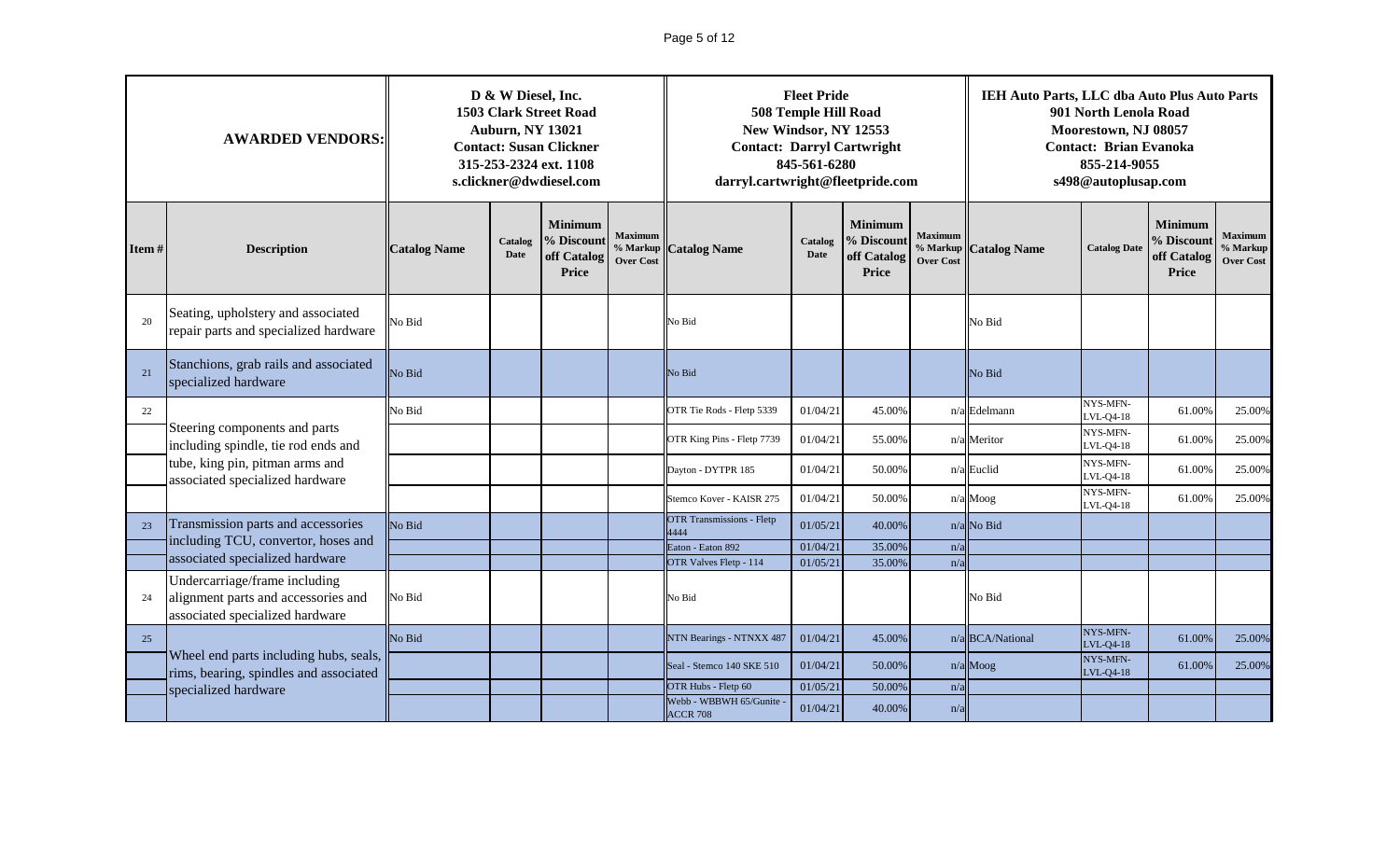# Page 6 of 12

|       | <b>AWARDED VENDORS:</b>                                                                                |                     | D & W Diesel, Inc.<br><b>Auburn, NY 13021</b> | <b>1503 Clark Street Road</b><br><b>Contact: Susan Clickner</b><br>315-253-2324 ext. 1108<br>s.clickner@dwdiesel.com |                | darryl.cartwright@fleetpride.com | <b>Fleet Pride</b><br>508 Temple Hill Road<br>845-561-6280 | New Windsor, NY 12553<br><b>Contact: Darryl Cartwright</b>  |                                    | IEH Auto Parts, LLC dba Auto Plus Auto Parts | 901 North Lenola Road<br>Moorestown, NJ 08057<br><b>Contact: Brian Evanoka</b><br>855-214-9055<br>s498@autoplusap.com |                                               |                                                |
|-------|--------------------------------------------------------------------------------------------------------|---------------------|-----------------------------------------------|----------------------------------------------------------------------------------------------------------------------|----------------|----------------------------------|------------------------------------------------------------|-------------------------------------------------------------|------------------------------------|----------------------------------------------|-----------------------------------------------------------------------------------------------------------------------|-----------------------------------------------|------------------------------------------------|
| Item# | <b>Description</b>                                                                                     | <b>Catalog Name</b> | Catalog<br>Date                               | <b>Minimum</b><br>% Discount<br>off Catalog   Over Cost<br><b>Price</b>                                              | <b>Maximum</b> | % Markup Catalog Name            | Catalog<br>Date                                            | <b>Minimum</b><br>% Discount<br>off Catalog<br><b>Price</b> | <b>Maximum</b><br><b>Over Cost</b> | % Markup Catalog Name                        | <b>Catalog Date</b>                                                                                                   | Minimum<br>% Discount<br>off Catalog<br>Price | <b>Maximum</b><br>% Markup<br><b>Over Cost</b> |
|       | Wheelchair lifts including parts,<br>accessories and associated specialized No Bid<br>hardware         |                     |                                               |                                                                                                                      |                | No Bid                           |                                                            |                                                             |                                    | No Bid                                       |                                                                                                                       |                                               |                                                |
|       | Windows and doors including parts,<br>accessories and associated specialized No Bid<br><b>hardware</b> |                     |                                               |                                                                                                                      |                | Dorman - DRMPR 3136              | 01/04/21                                                   | 45.00%                                                      |                                    | n/a Motormite                                | NYS-MFN-<br>LVL-04-18                                                                                                 | 61.00%                                        | 25.00%                                         |
| 28    | Windshield wipers and washers<br>including parts, accessories and                                      | No Bid              |                                               |                                                                                                                      |                | Trico - Trico 68                 | 01/04/21                                                   | 40.00%                                                      |                                    | $n/a$ Anco                                   | NYS-MFN-<br>LVL-Q4-18                                                                                                 | 61.00%                                        | 25.00%                                         |
|       | associated specialized hardware                                                                        |                     |                                               |                                                                                                                      |                | Autotecx - AUTEX 684             | 01/04/21                                                   | 50.00%                                                      |                                    | $n/a$ Trico                                  | NYS-MFN-<br>LVL-04-18                                                                                                 | 61.00%                                        | 25.00%                                         |
|       | See RFB-DCP-06-21 specifications for detailed terms and conditions                                     |                     |                                               |                                                                                                                      |                |                                  |                                                            |                                                             |                                    |                                              |                                                                                                                       |                                               |                                                |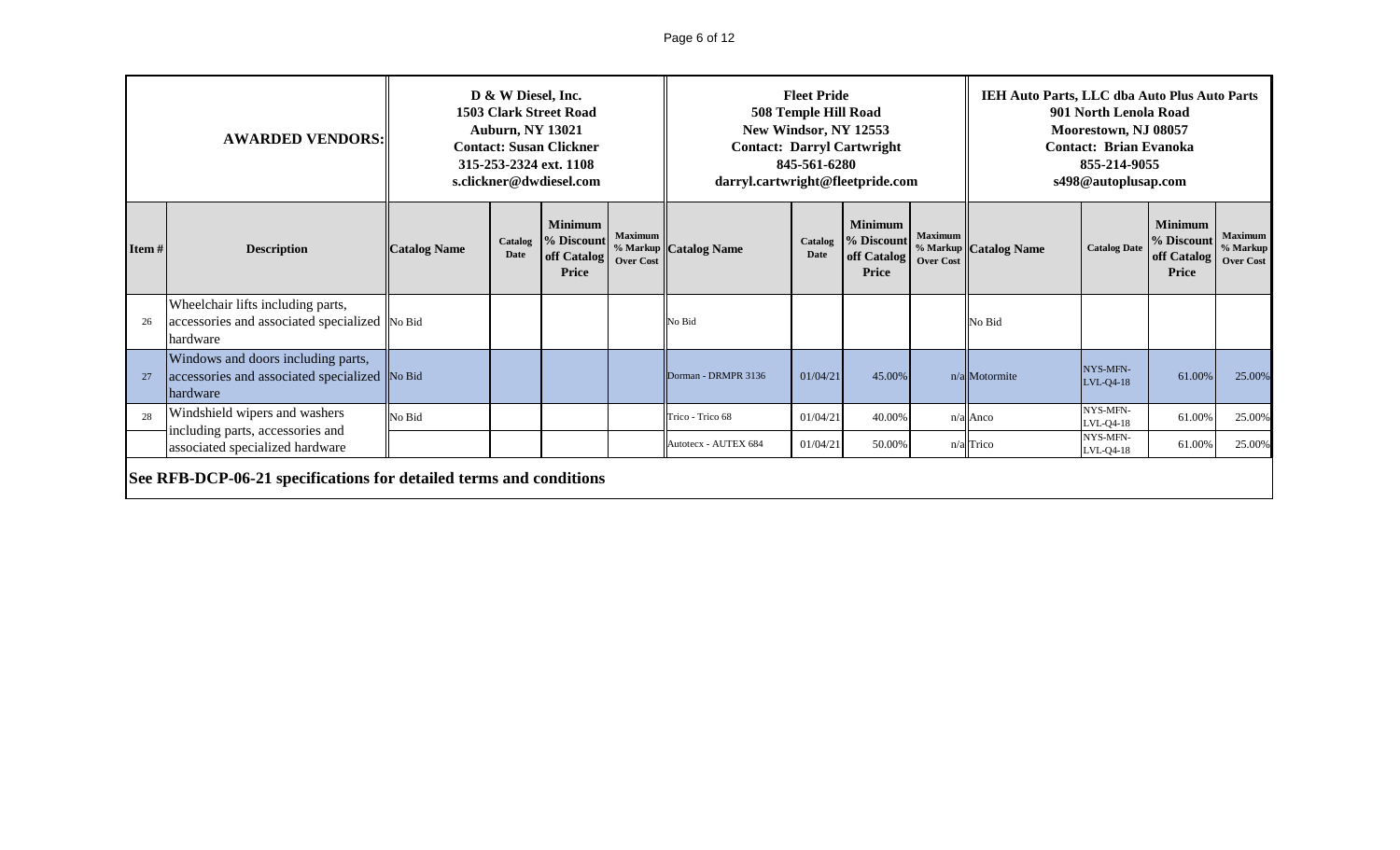|                | <b>County of Dutchess</b><br><b>Bid # RFB-DCP-06-21</b><br><b>Replacement Parts for Dutchess County Public Transit Heavy-Duty Vehicles</b><br>Term: March 1, 2021 through December 31, 2022<br><b>Muncie Reclamation and Supply</b> |                                                                                                                 |                                         |                                                      |                                                |                                                                                                                                                         |                        |                                                                               |                                                |  |  |  |
|----------------|-------------------------------------------------------------------------------------------------------------------------------------------------------------------------------------------------------------------------------------|-----------------------------------------------------------------------------------------------------------------|-----------------------------------------|------------------------------------------------------|------------------------------------------------|---------------------------------------------------------------------------------------------------------------------------------------------------------|------------------------|-------------------------------------------------------------------------------|------------------------------------------------|--|--|--|
|                | <b>AWARDED VENDORS:</b>                                                                                                                                                                                                             | dba Muncie Transit Supply<br>3720 South Madison Street<br><b>Contact: Becky Huff</b><br>bhuff@abc-companies.com | <b>Muncie, IN 47302</b><br>765-288-1971 |                                                      |                                                | <b>Parts Authority, LLC</b><br>3 Dakota Drive, Suite 110<br>New Hyde Park, NY 11042<br><b>Contact: Michael G. Brown</b><br>fleetbids@partsauthority.com | 570-751-6562           |                                                                               |                                                |  |  |  |
| Item#          | <b>Description</b>                                                                                                                                                                                                                  | <b>Catalog Name</b>                                                                                             | Catalog<br><b>Date</b>                  | <b>Minimum</b><br>% Discount<br>off Catalog<br>Price | <b>Maximum</b><br>% Markup<br><b>Over Cost</b> | <b>Catalog Name</b>                                                                                                                                     | Catalog<br><b>Date</b> | <b>Minimum</b><br>$\frac{0}{0}$<br><b>Discount</b><br>off<br>Catalog<br>Price | <b>Maximum</b><br>% Markup<br><b>Over Cost</b> |  |  |  |
|                | Aftertreatment parts and accessories including DEF,                                                                                                                                                                                 | <b>ABC Companies Online Store</b>                                                                               | 01/01/21                                | 12.00%                                               |                                                | No Bid                                                                                                                                                  |                        |                                                                               |                                                |  |  |  |
|                | DOC, tank, sensor and associated specialized<br>hardware                                                                                                                                                                            |                                                                                                                 |                                         |                                                      |                                                |                                                                                                                                                         |                        |                                                                               |                                                |  |  |  |
| $\overline{2}$ | Air conditioning, heating, ventilation parts and                                                                                                                                                                                    | <b>ABC Companies Online Store</b>                                                                               | 01/01/21                                | 12.00%                                               |                                                | Four Seasons                                                                                                                                            |                        | 66.00%                                                                        | 25.00%                                         |  |  |  |
|                | accessories and associated specialized hardware                                                                                                                                                                                     |                                                                                                                 |                                         |                                                      |                                                | UAC Temp Control (Universal Air<br>Conditioning)                                                                                                        |                        | 66.00%                                                                        | 25.00%                                         |  |  |  |
| $\mathbf{3}$   |                                                                                                                                                                                                                                     | <b>ABC Companies Online Store</b>                                                                               | 01/01/21                                | 12.00%                                               |                                                | <b>Buyers Products</b>                                                                                                                                  |                        | 42.00%                                                                        | 25.00%                                         |  |  |  |
|                | Axels including suspension, springs, shocks, struts, air<br>bags, spindles, king pins and associated specialized                                                                                                                    |                                                                                                                 |                                         |                                                      |                                                | Moog                                                                                                                                                    |                        | 74.00%                                                                        | 25.00%                                         |  |  |  |
|                | hardware                                                                                                                                                                                                                            |                                                                                                                 |                                         |                                                      |                                                |                                                                                                                                                         |                        |                                                                               |                                                |  |  |  |
|                |                                                                                                                                                                                                                                     |                                                                                                                 |                                         |                                                      |                                                |                                                                                                                                                         |                        |                                                                               |                                                |  |  |  |
| $\overline{4}$ | Body panels, frames, trim, bumper, brackets and                                                                                                                                                                                     | <b>ABC Companies Online Store</b>                                                                               | 01/01/21                                | 12.00%                                               |                                                | <b>Buyers Products</b>                                                                                                                                  |                        | 42.00%                                                                        | 25.00%                                         |  |  |  |
|                | associated specialized hardware                                                                                                                                                                                                     |                                                                                                                 |                                         |                                                      |                                                | Dorman Heavy Duty                                                                                                                                       |                        | 70.00%                                                                        | 25.00%                                         |  |  |  |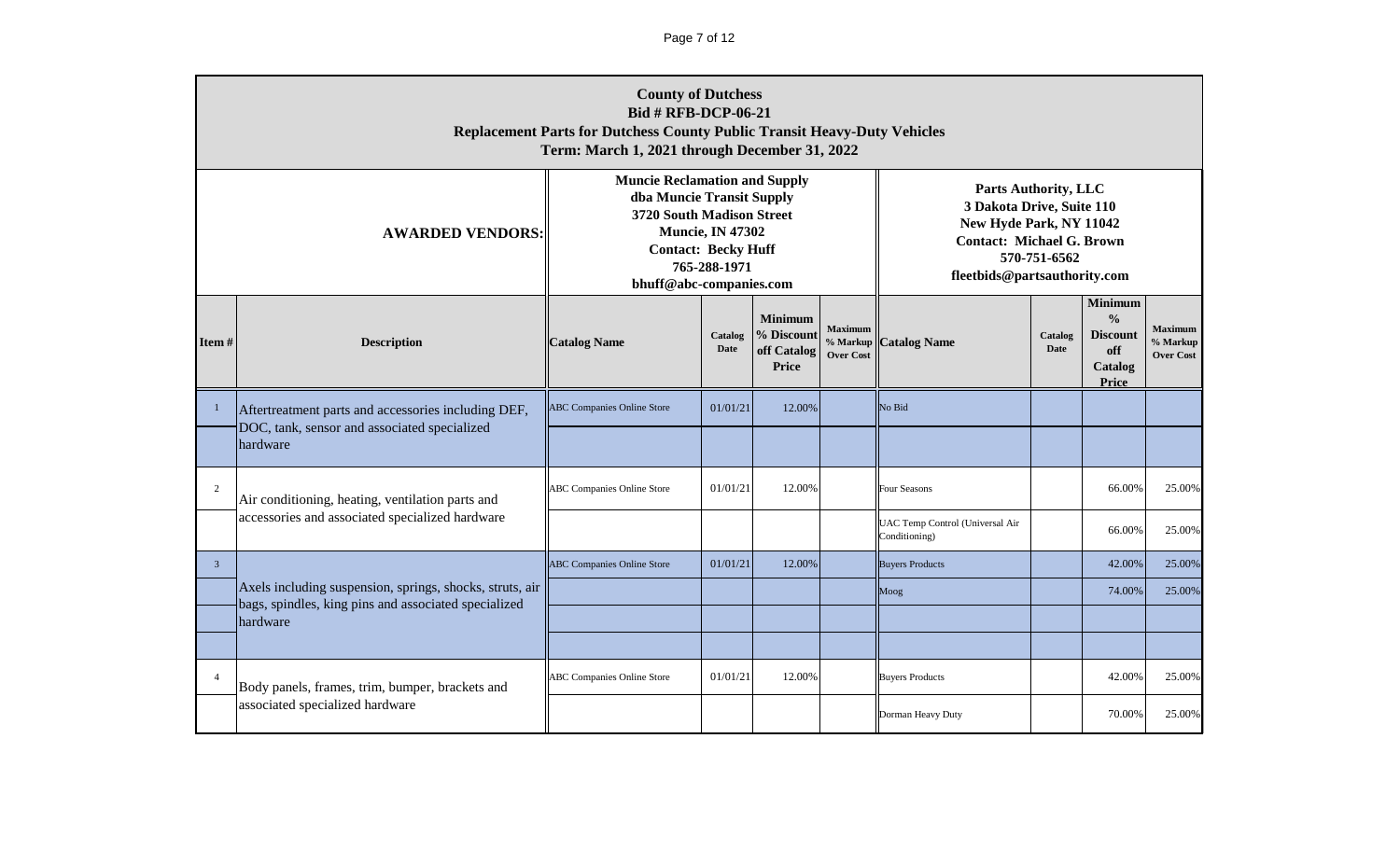# Page 8 of 12

|                 | <b>AWARDED VENDORS:</b>                                                                                   | <b>Muncie Reclamation and Supply</b><br>dba Muncie Transit Supply<br>3720 South Madison Street<br><b>Contact: Becky Huff</b><br>bhuff@abc-companies.com | <b>Muncie, IN 47302</b><br>765-288-1971 |                                                      |                                    | <b>Parts Authority, LLC</b><br>3 Dakota Drive, Suite 110<br>New Hyde Park, NY 11042<br><b>Contact: Michael G. Brown</b><br>570-751-6562<br>fleetbids@partsauthority.com<br>Minimum |                        |                                                             |                                                |  |
|-----------------|-----------------------------------------------------------------------------------------------------------|---------------------------------------------------------------------------------------------------------------------------------------------------------|-----------------------------------------|------------------------------------------------------|------------------------------------|------------------------------------------------------------------------------------------------------------------------------------------------------------------------------------|------------------------|-------------------------------------------------------------|------------------------------------------------|--|
| Item $#$        | <b>Description</b>                                                                                        | <b>Catalog Name</b>                                                                                                                                     | Catalog<br>Date                         | <b>Minimum</b><br>% Discount<br>off Catalog<br>Price | <b>Maximum</b><br><b>Over Cost</b> | % Markup <b>Catalog Name</b>                                                                                                                                                       | Catalog<br><b>Date</b> | $\frac{0}{0}$<br><b>Discount</b><br>off<br>Catalog<br>Price | <b>Maximum</b><br>% Markup<br><b>Over Cost</b> |  |
| $5\overline{)}$ |                                                                                                           | <b>ABC Companies Online Store</b>                                                                                                                       | 01/01/21                                | 12.00%                                               |                                    | <b>Centric Products</b>                                                                                                                                                            |                        | 73.00%                                                      | 25.00%                                         |  |
|                 | Brake parts, linings, drums, rotors, pads, calipers,                                                      |                                                                                                                                                         |                                         |                                                      |                                    | Motorcraft                                                                                                                                                                         |                        | 60.00%                                                      | 25.00%                                         |  |
|                 | hoses, valves and associated specialized hardware                                                         |                                                                                                                                                         |                                         |                                                      |                                    | <b>AC</b> Delco                                                                                                                                                                    |                        | 64.00%                                                      | 25.00%                                         |  |
|                 |                                                                                                           |                                                                                                                                                         |                                         |                                                      |                                    |                                                                                                                                                                                    |                        |                                                             |                                                |  |
| 6               |                                                                                                           | <b>ABC Companies Online Store</b>                                                                                                                       | 01/01/21                                | 12.00%                                               |                                    | No Bid                                                                                                                                                                             |                        |                                                             |                                                |  |
|                 | Cooling system parts and accessories including<br>radiator, heater core, hoses and associated specialized |                                                                                                                                                         |                                         |                                                      |                                    |                                                                                                                                                                                    |                        |                                                             |                                                |  |
|                 | hardware                                                                                                  |                                                                                                                                                         |                                         |                                                      |                                    |                                                                                                                                                                                    |                        |                                                             |                                                |  |
|                 |                                                                                                           |                                                                                                                                                         |                                         |                                                      |                                    |                                                                                                                                                                                    |                        |                                                             |                                                |  |
| $7\phantom{.0}$ | Electrical parts and accessories (not lighting) including                                                 | <b>ABC Companies Online Store</b>                                                                                                                       | 01/01/21                                | 12.00%                                               |                                    | Cole Hersee                                                                                                                                                                        |                        | 62.00%                                                      | 25.00%                                         |  |
|                 | switches, relays, solenoids and associated specialized                                                    |                                                                                                                                                         |                                         |                                                      |                                    | <b>Standard Motor Products</b>                                                                                                                                                     |                        | 65.00%                                                      | 25.00%                                         |  |
|                 | hardware                                                                                                  |                                                                                                                                                         |                                         |                                                      |                                    |                                                                                                                                                                                    |                        |                                                             |                                                |  |
| 8               | Engines and engine parts and accessories including                                                        | <b>ABC Companies Online Store</b>                                                                                                                       | 01/01/21                                | 12.00%                                               |                                    | <b>BBB</b> Industries - Turbos                                                                                                                                                     |                        | 58.00%                                                      | 25.00%                                         |  |
|                 | ERG coolers, turbos, compressor, fitting tubing and                                                       |                                                                                                                                                         |                                         |                                                      |                                    |                                                                                                                                                                                    |                        |                                                             |                                                |  |
|                 | associated specialized hardware                                                                           |                                                                                                                                                         |                                         |                                                      |                                    |                                                                                                                                                                                    |                        |                                                             |                                                |  |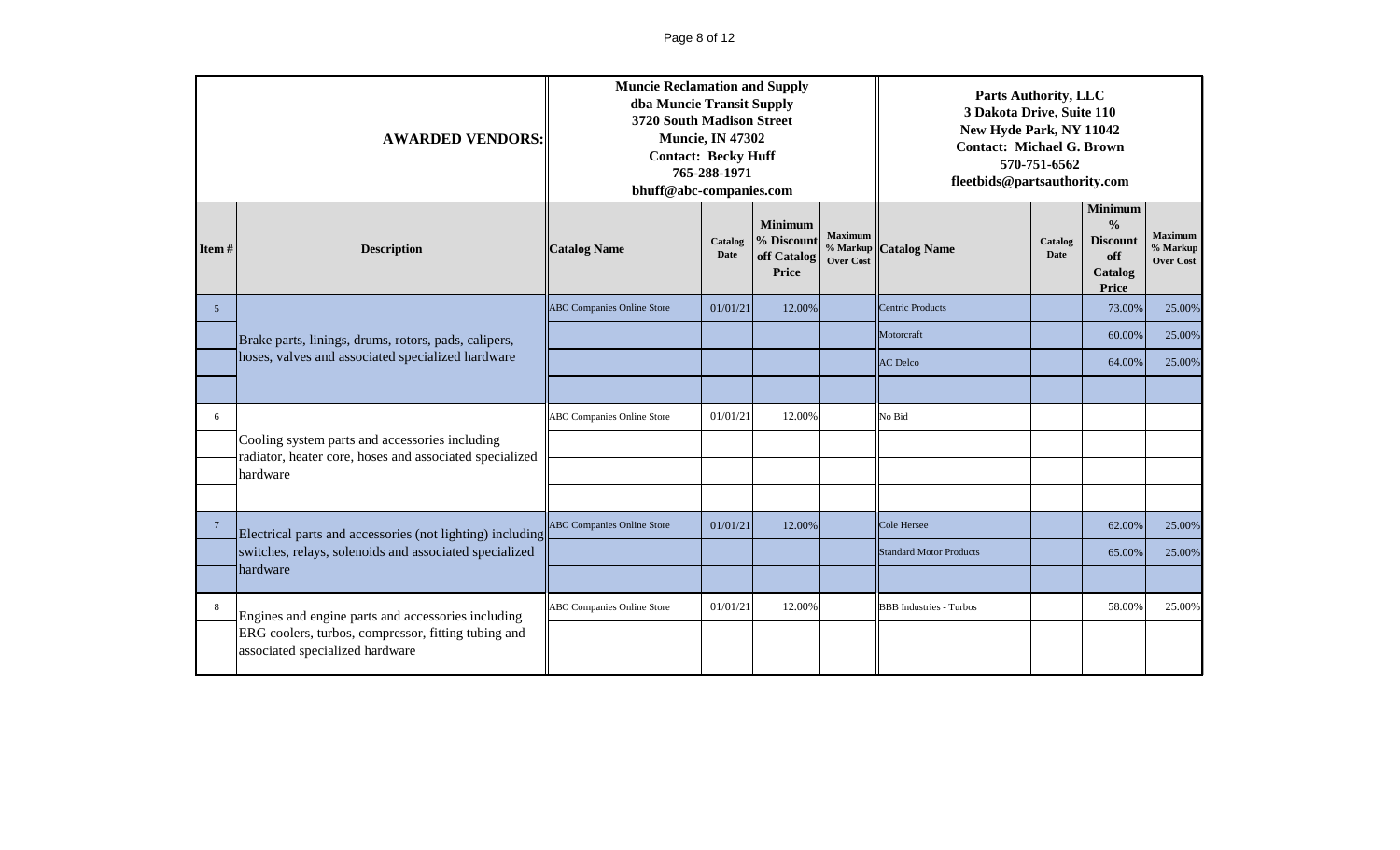|       | <b>AWARDED VENDORS:</b>                                                              | <b>Muncie Reclamation and Supply</b><br>dba Muncie Transit Supply<br>3720 South Madison Street<br><b>Contact: Becky Huff</b><br>bhuff@abc-companies.com | <b>Muncie, IN 47302</b><br>765-288-1971 |                                                      |                                    | <b>Parts Authority, LLC</b><br>3 Dakota Drive, Suite 110<br>New Hyde Park, NY 11042<br><b>Contact: Michael G. Brown</b><br>570-751-6562<br>fleetbids@partsauthority.com |                        |                                                                        |                                                |
|-------|--------------------------------------------------------------------------------------|---------------------------------------------------------------------------------------------------------------------------------------------------------|-----------------------------------------|------------------------------------------------------|------------------------------------|-------------------------------------------------------------------------------------------------------------------------------------------------------------------------|------------------------|------------------------------------------------------------------------|------------------------------------------------|
| Item# | <b>Description</b>                                                                   | <b>Catalog Name</b>                                                                                                                                     | Catalog<br><b>Date</b>                  | <b>Minimum</b><br>% Discount<br>off Catalog<br>Price | <b>Maximum</b><br><b>Over Cost</b> | % Markup Catalog Name                                                                                                                                                   | Catalog<br><b>Date</b> | Minimum<br>$\frac{0}{0}$<br><b>Discount</b><br>off<br>Catalog<br>Price | <b>Maximum</b><br>% Markup<br><b>Over Cost</b> |
| 9     | Exhaust system parts and accessories and associated                                  | <b>ABC Companies Online Store</b>                                                                                                                       | 01/01/21                                | 12.00%                                               |                                    | <b>Walker Exhaust</b>                                                                                                                                                   |                        | 68.00%                                                                 | 25.00%                                         |
|       | specialized hardware                                                                 |                                                                                                                                                         |                                         |                                                      |                                    |                                                                                                                                                                         |                        |                                                                        |                                                |
| 10    | Fire suppression system parts and accessories and<br>associated specialized hardware | <b>ABC</b> Companies Online Store                                                                                                                       | 01/01/21                                | 12.00%                                               |                                    | No Bid                                                                                                                                                                  |                        |                                                                        |                                                |
| 11    | Floors, matting and associated specialized hardware                                  | <b>ABC Companies Online Store</b>                                                                                                                       | 01/01/21                                | 12.00%                                               |                                    | No Bid                                                                                                                                                                  |                        |                                                                        |                                                |
| 12    | Fuel system parts and accessories including injectors,                               | <b>ABC Companies Online Store</b>                                                                                                                       | 01/01/21                                | 0.00%                                                |                                    | No Bid                                                                                                                                                                  |                        |                                                                        |                                                |
|       | tanks, pumps and associated specialized hardware                                     | <b>EMCO</b> Wheaton Retail/list price<br>no discount                                                                                                    | 01/01/21                                |                                                      |                                    |                                                                                                                                                                         |                        |                                                                        |                                                |
| 13    | Gauges, meters, switches, relays, potentiometer and                                  | <b>ABC Companies Online Store</b>                                                                                                                       | 01/01/21                                | 12.00%                                               |                                    | <b>Cole Hearsee</b>                                                                                                                                                     |                        | 62.00%                                                                 | 25.00%                                         |
|       | associated specialized hardware                                                      |                                                                                                                                                         |                                         |                                                      |                                    |                                                                                                                                                                         |                        |                                                                        |                                                |
|       |                                                                                      |                                                                                                                                                         | 01/01/21                                | 12.00%                                               |                                    |                                                                                                                                                                         |                        | 70.00%                                                                 |                                                |
| 14    |                                                                                      | <b>ABC Companies Online Store</b>                                                                                                                       |                                         |                                                      |                                    | Trucklite                                                                                                                                                               |                        |                                                                        | 25.00%                                         |
|       | Glazing, mirrors, visors and associated specialized<br>hardware                      |                                                                                                                                                         |                                         |                                                      |                                    | <b>Rosco Vision</b>                                                                                                                                                     |                        | 63.00%                                                                 | 25.00%                                         |
|       |                                                                                      |                                                                                                                                                         |                                         |                                                      |                                    | Grote<br>Ecco                                                                                                                                                           |                        | 73.00%<br>66.00%                                                       | 25.00%<br>25.00%                               |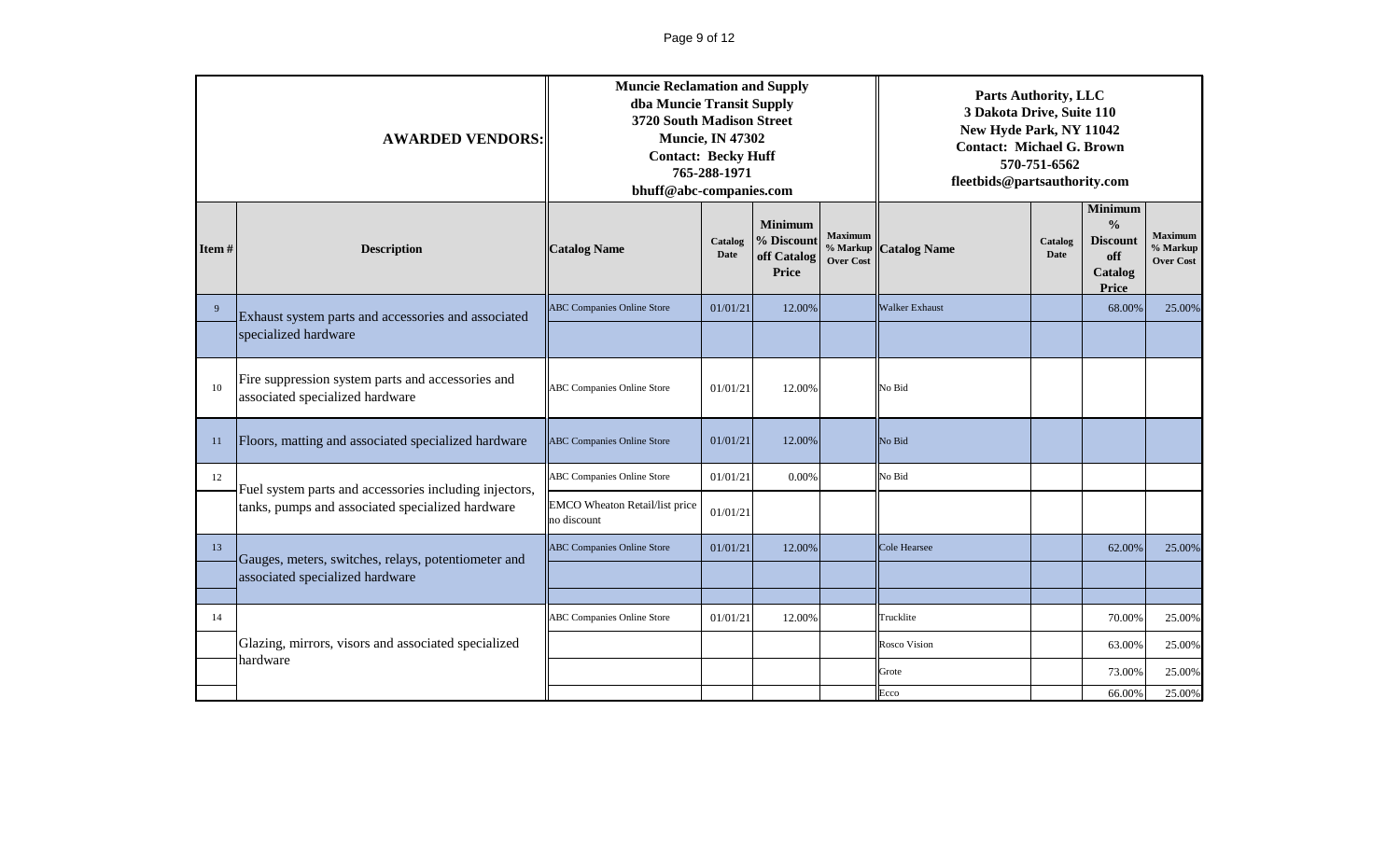|       | <b>AWARDED VENDORS:</b>                                                 | <b>Muncie Reclamation and Supply</b><br>dba Muncie Transit Supply<br>3720 South Madison Street<br><b>Contact: Becky Huff</b><br>bhuff@abc-companies.com | <b>Muncie, IN 47302</b><br>765-288-1971 |                                                      |                                         | <b>Parts Authority, LLC</b><br>3 Dakota Drive, Suite 110<br>New Hyde Park, NY 11042<br><b>Contact: Michael G. Brown</b><br>570-751-6562<br>fleetbids@partsauthority.com<br><b>Minimum</b> |                        |                                                                    |                                                |  |
|-------|-------------------------------------------------------------------------|---------------------------------------------------------------------------------------------------------------------------------------------------------|-----------------------------------------|------------------------------------------------------|-----------------------------------------|-------------------------------------------------------------------------------------------------------------------------------------------------------------------------------------------|------------------------|--------------------------------------------------------------------|------------------------------------------------|--|
| Item# | <b>Description</b>                                                      | <b>Catalog Name</b>                                                                                                                                     | Catalog<br><b>Date</b>                  | <b>Minimum</b><br>% Discount<br>off Catalog<br>Price | Maximum<br>% Markup<br><b>Over Cost</b> | <b>Catalog Name</b>                                                                                                                                                                       | Catalog<br><b>Date</b> | $\frac{0}{0}$<br><b>Discount</b><br>off<br>Catalog<br><b>Price</b> | <b>Maximum</b><br>% Markup<br><b>Over Cost</b> |  |
| 15    | Lamps/lighting, lenses, signals, brackets and                           | <b>ABC Companies Online Store</b>                                                                                                                       | 01/01/21                                | 12.00%                                               |                                         | <b>Phillips Lamps</b>                                                                                                                                                                     |                        | 76.00%                                                             | 25.00%                                         |  |
|       | associated specialized hardware (interior and exterior)                 |                                                                                                                                                         |                                         |                                                      |                                         |                                                                                                                                                                                           |                        |                                                                    |                                                |  |
|       |                                                                         |                                                                                                                                                         |                                         |                                                      |                                         |                                                                                                                                                                                           |                        |                                                                    |                                                |  |
| 16    | Lubricating systems parts and accessories including                     | <b>ABC Companies Online Store</b>                                                                                                                       | 01/01/21                                | 12.00%                                               |                                         | No Bid                                                                                                                                                                                    |                        |                                                                    |                                                |  |
|       | tanks, fittings, hoses and associated specialized<br>hardware           |                                                                                                                                                         |                                         |                                                      |                                         |                                                                                                                                                                                           |                        |                                                                    |                                                |  |
| 17    |                                                                         | <b>ABC</b> Companies Online Store                                                                                                                       | 01/01/21                                | 12.00%                                               |                                         | <b>Baldwin Filters</b>                                                                                                                                                                    |                        | 55.00%                                                             | 25.00%                                         |  |
|       | Preventive maintenance items including specialized                      |                                                                                                                                                         |                                         |                                                      |                                         | Peak                                                                                                                                                                                      |                        | 67.00%                                                             | 25.00%                                         |  |
|       | filters and fluids                                                      |                                                                                                                                                         |                                         |                                                      |                                         | <b>Pronto Fluids</b>                                                                                                                                                                      |                        | 35.00%                                                             | 25.00%                                         |  |
|       |                                                                         |                                                                                                                                                         |                                         |                                                      |                                         |                                                                                                                                                                                           |                        |                                                                    |                                                |  |
| 18    |                                                                         | <b>ABC Companies Online Store</b>                                                                                                                       | 01/01/21                                | 12.00%                                               |                                         | Gates                                                                                                                                                                                     |                        | 72.00%                                                             | 25.00%                                         |  |
|       | Radiators, heater cores, heat exchanger, hoses and                      |                                                                                                                                                         |                                         |                                                      |                                         | <b>GPD Radiators</b>                                                                                                                                                                      |                        | 35.00%                                                             | 25.00%                                         |  |
|       | associated specialized hardware                                         |                                                                                                                                                         |                                         |                                                      |                                         |                                                                                                                                                                                           |                        |                                                                    |                                                |  |
|       |                                                                         |                                                                                                                                                         |                                         |                                                      |                                         |                                                                                                                                                                                           |                        |                                                                    |                                                |  |
| 19    |                                                                         | <b>ABC Companies Online Store</b>                                                                                                                       | 01/01/21                                | 12.00%                                               |                                         | Grote                                                                                                                                                                                     |                        | 73.00%                                                             | 25.00%                                         |  |
|       | Reflectors, decals, safety items and associated<br>specialized hardware |                                                                                                                                                         |                                         |                                                      |                                         | Ecco                                                                                                                                                                                      |                        | 66.00%                                                             | 25.00%                                         |  |
|       |                                                                         |                                                                                                                                                         |                                         |                                                      |                                         | <b>Buyers Products</b><br>TruckLite                                                                                                                                                       |                        | 42.00%<br>70.00%                                                   | 25.00%<br>25.00%                               |  |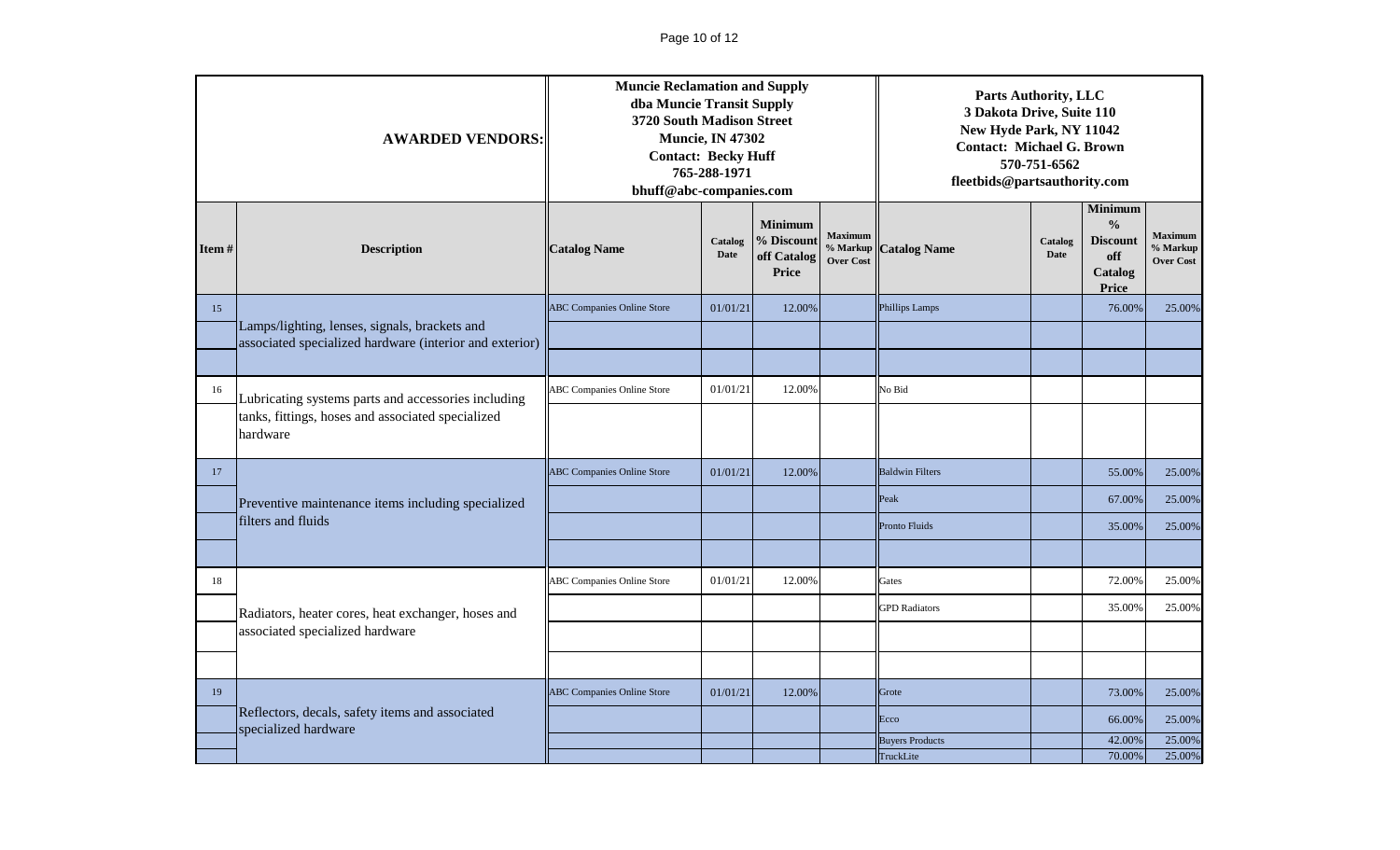|          | <b>AWARDED VENDORS:</b>                                                                                                                                                                                                                                      | <b>Muncie Reclamation and Supply</b><br>dba Muncie Transit Supply<br>3720 South Madison Street<br><b>Contact: Becky Huff</b><br>bhuff@abc-companies.com | <b>Muncie, IN 47302</b><br>765-288-1971 |                                                      |                                                | <b>Parts Authority, LLC</b><br>3 Dakota Drive, Suite 110<br>New Hyde Park, NY 11042<br><b>Contact: Michael G. Brown</b><br>570-751-6562<br>fleetbids@partsauthority.com<br>Minimum |                        |                                                             |                                                |  |  |
|----------|--------------------------------------------------------------------------------------------------------------------------------------------------------------------------------------------------------------------------------------------------------------|---------------------------------------------------------------------------------------------------------------------------------------------------------|-----------------------------------------|------------------------------------------------------|------------------------------------------------|------------------------------------------------------------------------------------------------------------------------------------------------------------------------------------|------------------------|-------------------------------------------------------------|------------------------------------------------|--|--|
| Item $#$ | <b>Description</b>                                                                                                                                                                                                                                           | <b>Catalog Name</b>                                                                                                                                     | Catalog<br>Date                         | <b>Minimum</b><br>% Discount<br>off Catalog<br>Price | <b>Maximum</b><br>% Markup<br><b>Over Cost</b> | <b>Catalog Name</b>                                                                                                                                                                | Catalog<br><b>Date</b> | $\frac{0}{0}$<br><b>Discount</b><br>off<br>Catalog<br>Price | <b>Maximum</b><br>% Markup<br><b>Over Cost</b> |  |  |
| 20       | Seating, upholstery and associated repair parts and<br>specialized hardware                                                                                                                                                                                  | <b>ABC Companies Online Store</b>                                                                                                                       | 01/01/21                                | 12.00%                                               |                                                | No Bid                                                                                                                                                                             |                        |                                                             |                                                |  |  |
| 21       | Stanchions, grab rails and associated specialized<br>hardware                                                                                                                                                                                                | <b>ABC Companies Online Store</b>                                                                                                                       | 01/01/21                                | 12.00%                                               |                                                | <b>Buyers Products</b>                                                                                                                                                             |                        | 42.00%                                                      | 25.00%                                         |  |  |
| 22       |                                                                                                                                                                                                                                                              | ABC Companies Online Store                                                                                                                              | 01/01/21                                | 12.00%                                               |                                                | <b>BBB</b> Industries                                                                                                                                                              |                        | 58.00%                                                      | 25.00%                                         |  |  |
|          | Steering components and parts including spindle, tie                                                                                                                                                                                                         |                                                                                                                                                         |                                         |                                                      |                                                | AC Delco                                                                                                                                                                           |                        | 64.00%                                                      | 25.00%                                         |  |  |
|          | associated specialized hardware                                                                                                                                                                                                                              |                                                                                                                                                         |                                         |                                                      |                                                | Motorcraft                                                                                                                                                                         |                        | 60.00%                                                      | 25.00%                                         |  |  |
|          |                                                                                                                                                                                                                                                              |                                                                                                                                                         |                                         |                                                      |                                                | Moog                                                                                                                                                                               |                        | 74.00%                                                      | 25.00%                                         |  |  |
| 23       | Transmission parts and accessories including TCU,                                                                                                                                                                                                            | <b>ABC Companies Online Store</b>                                                                                                                       | 01/01/21                                | 12.00%                                               |                                                | No Bid                                                                                                                                                                             |                        |                                                             |                                                |  |  |
|          |                                                                                                                                                                                                                                                              |                                                                                                                                                         |                                         |                                                      |                                                |                                                                                                                                                                                    |                        |                                                             |                                                |  |  |
| 24       |                                                                                                                                                                                                                                                              | <b>ABC Companies Online Store</b>                                                                                                                       | 01/01/21                                | 12.00%                                               |                                                | No Bid                                                                                                                                                                             |                        |                                                             |                                                |  |  |
| 25       |                                                                                                                                                                                                                                                              | <b>ABC Companies Online Store</b>                                                                                                                       | 01/01/21                                | 12.00%                                               |                                                | Timken Bearings & Seals                                                                                                                                                            |                        | 82.00%                                                      | 25.00%                                         |  |  |
|          | Wheel end parts including hubs, seals, rims, bearing,                                                                                                                                                                                                        |                                                                                                                                                         |                                         |                                                      |                                                |                                                                                                                                                                                    |                        |                                                             |                                                |  |  |
|          |                                                                                                                                                                                                                                                              |                                                                                                                                                         |                                         |                                                      |                                                |                                                                                                                                                                                    |                        |                                                             |                                                |  |  |
|          | rod ends and tube, king pin, pitman arms and<br>convertor, hoses and associated specialized hardware<br>Undercarriage/frame including alignment parts and<br>accessories and associated specialized hardware<br>spindles and associated specialized hardware |                                                                                                                                                         |                                         |                                                      |                                                |                                                                                                                                                                                    |                        |                                                             |                                                |  |  |